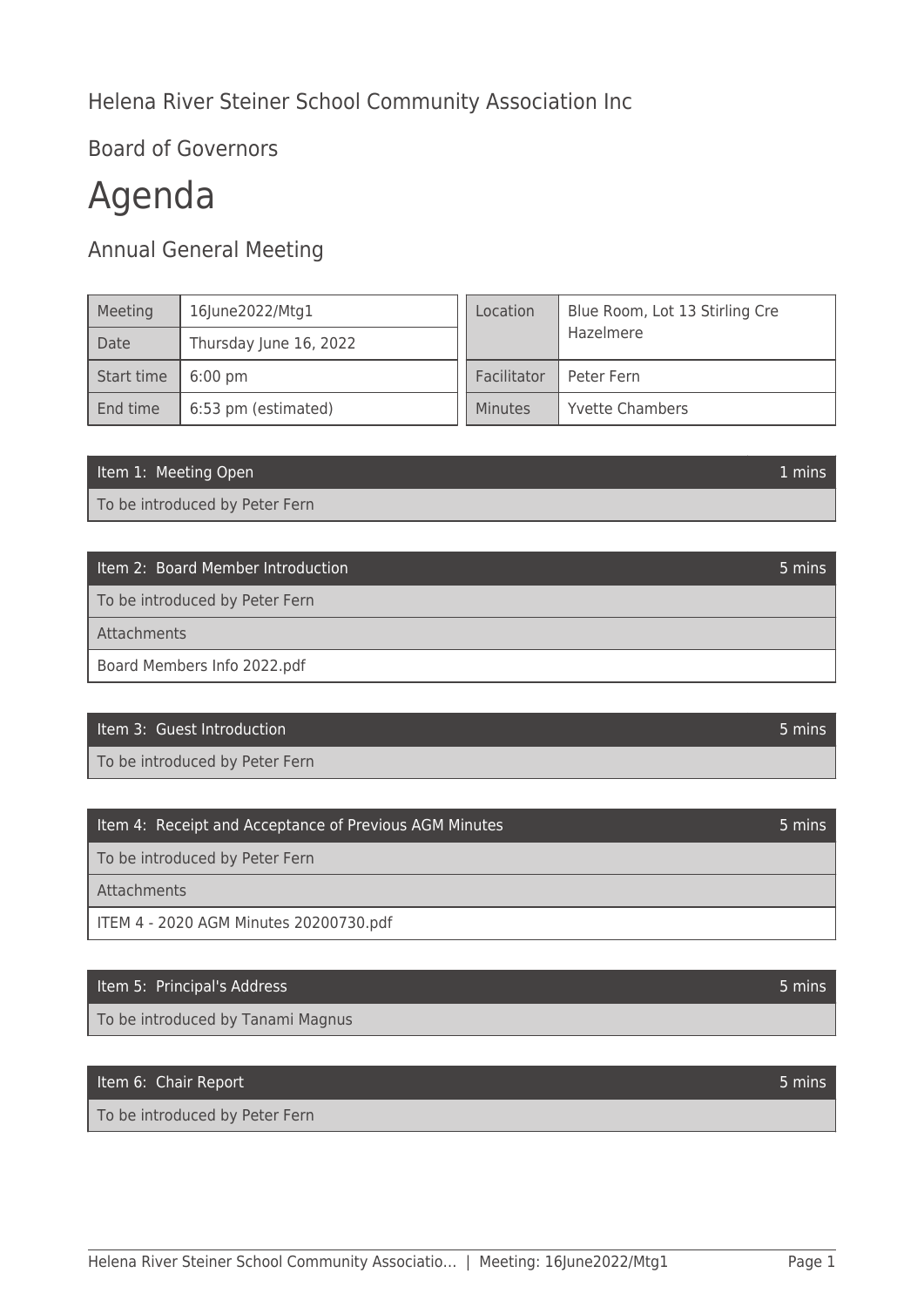Item 7: Finance Report **5 mins** 

Explainer: Kamran Hussain

| Item 8: Motions                                       | 5 mins |
|-------------------------------------------------------|--------|
| To be introduced by Peter Fern                        |        |
| 1. Changes to the Consitution                         |        |
| Attachments                                           |        |
| Constitution of HRSS Incorporated May 2022 DRAFT.docx |        |
|                                                       |        |

| Item 9: Election of Governors to Vacancies on the Board | 15 mins |
|---------------------------------------------------------|---------|
| To be introduced by Peter Fern                          |         |
|                                                         |         |

#### Item 10: Meeting Close 2 mins

To be introduced by Peter Fern

NOTE: A summary of tasks for review is on the next page.